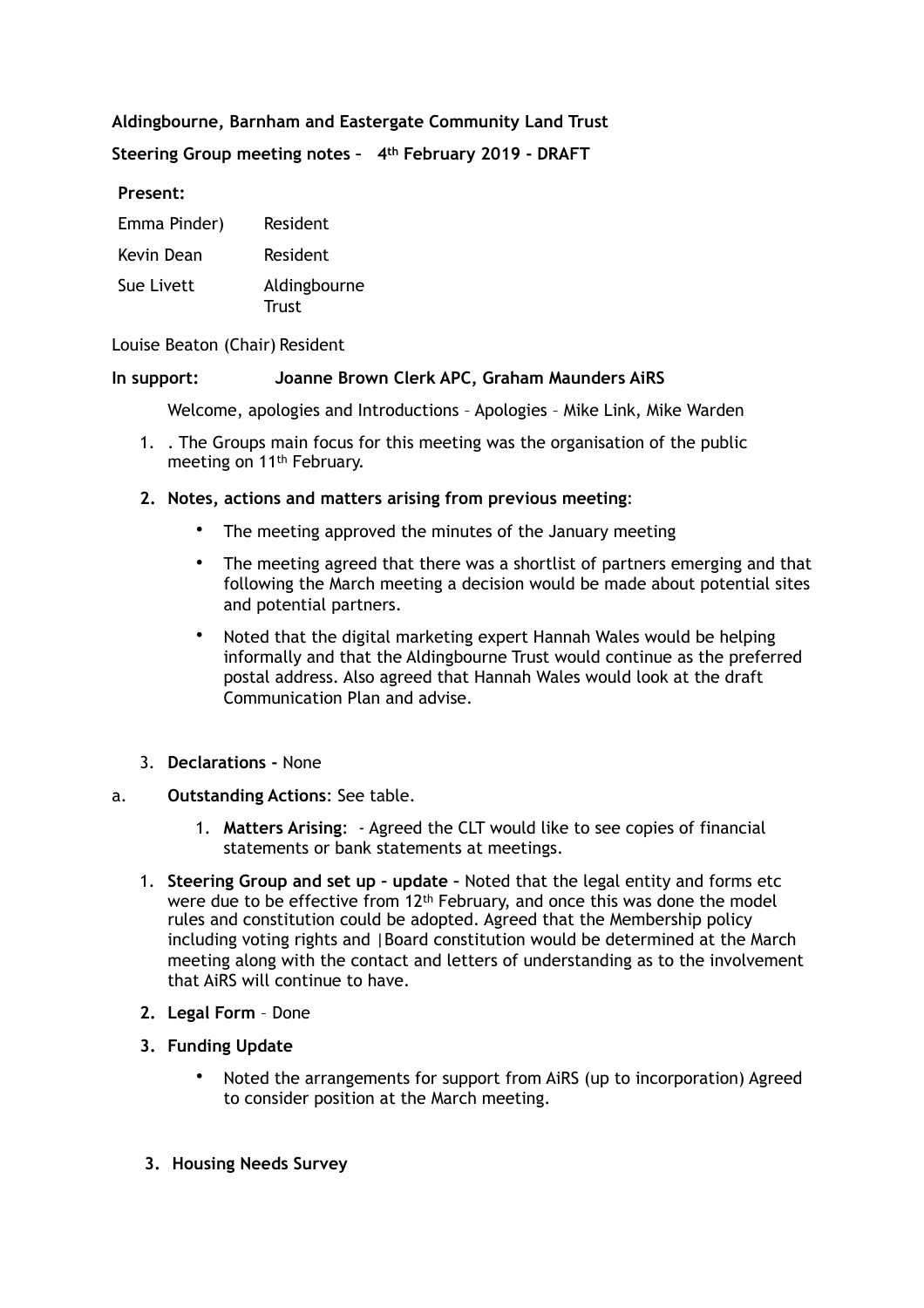- In progress.
- **4. Development opportunities update** Meeting arranged for 21st February at 2.30 with representatives of the PC and Wings Agent.
- **6. Any other business** Discussed the draft Agenda for the public meeting on 11th Feb at 8pm, to be finalised at Feb meeting. Agreed flyers and posters to be printed and distributed.
- 7. **Confirmation of Dates of Next Meetings**: Monday 18th March 2019 at **7pm at Nyton Lodge** LB kindly hosting as ACSC is already booked.
- **1. Outstanding Actions from previous meetings**

## **14th May 2018**

| <b>Item</b> | <b>Action</b>                                                                                    | By<br>who | By when              | Comment                                                                                                     |
|-------------|--------------------------------------------------------------------------------------------------|-----------|----------------------|-------------------------------------------------------------------------------------------------------------|
| 4.          | Chase Barnham and Eastergate<br>PCs for a reply to the<br>invitation to send a<br>representative | МB        | <b>Immediat</b><br>e | MW has chased and will<br>continue to chase. All minutes<br>to continue to be sent to<br>clerks. Continuing |

# **11th June 2018**

| <b>Item</b> | Action                                                      | Bγ<br>who  | Bv<br>when         | Comment                                       |  |
|-------------|-------------------------------------------------------------|------------|--------------------|-----------------------------------------------|--|
|             | SL to provide housing need info for<br>AT staff and clients | <b>SL</b>  | Oct<br>2018        | Ongoing SL to keep chasing                    |  |
| 8           | <b>HEELA</b> site investigation                             | MW.<br>EP. | <b>Oct</b><br>2018 | Hold until NP housing<br>polices are reviewed |  |

## **10th December 2018**

| <b>Item</b> | Action                            | By<br>who | Bν<br>when | Commen |
|-------------|-----------------------------------|-----------|------------|--------|
|             | Ickesham CLT details re Hastoe HA | GМ        | Jan 2019   |        |